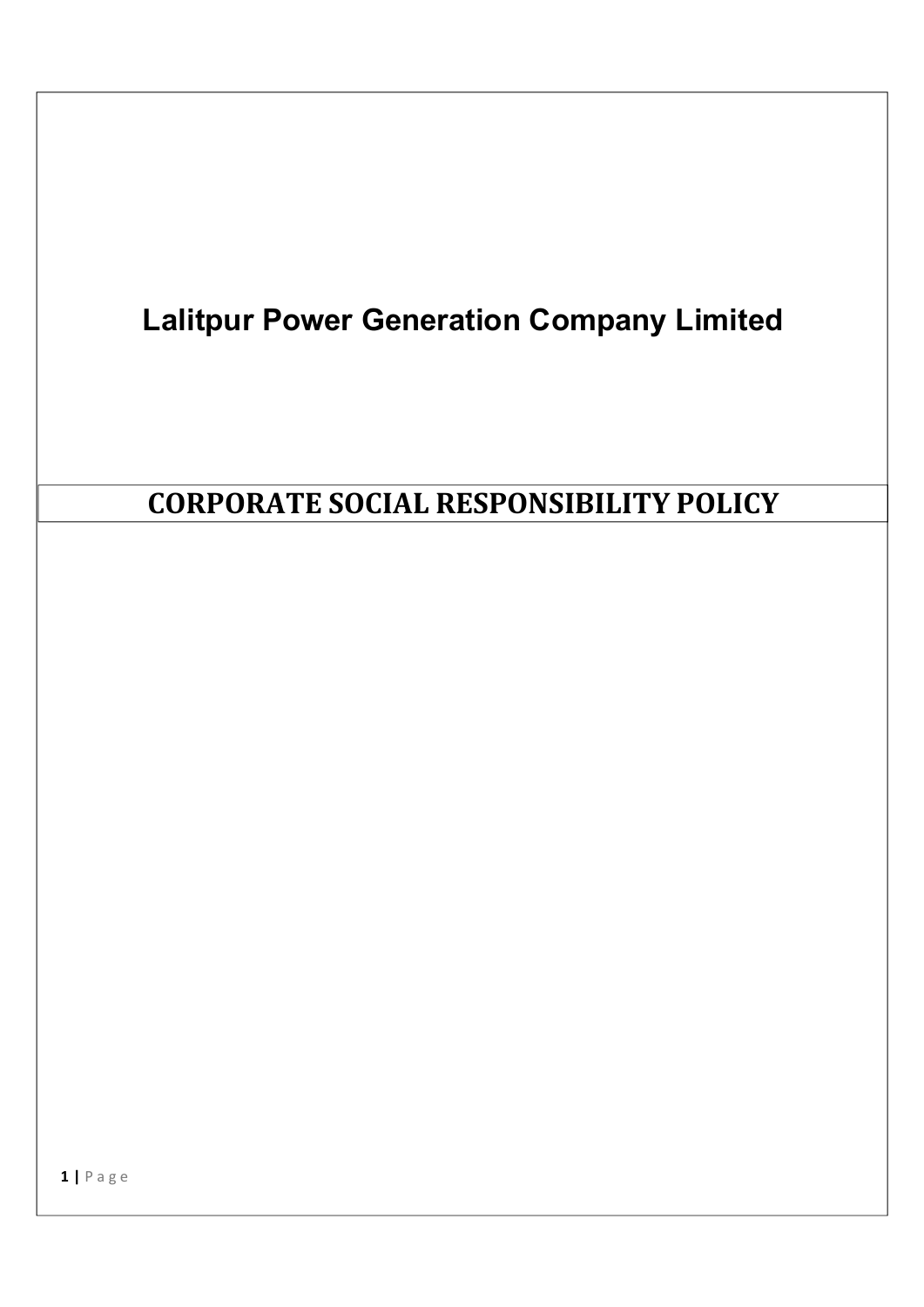# **bajaj** GROUP

# **Contents**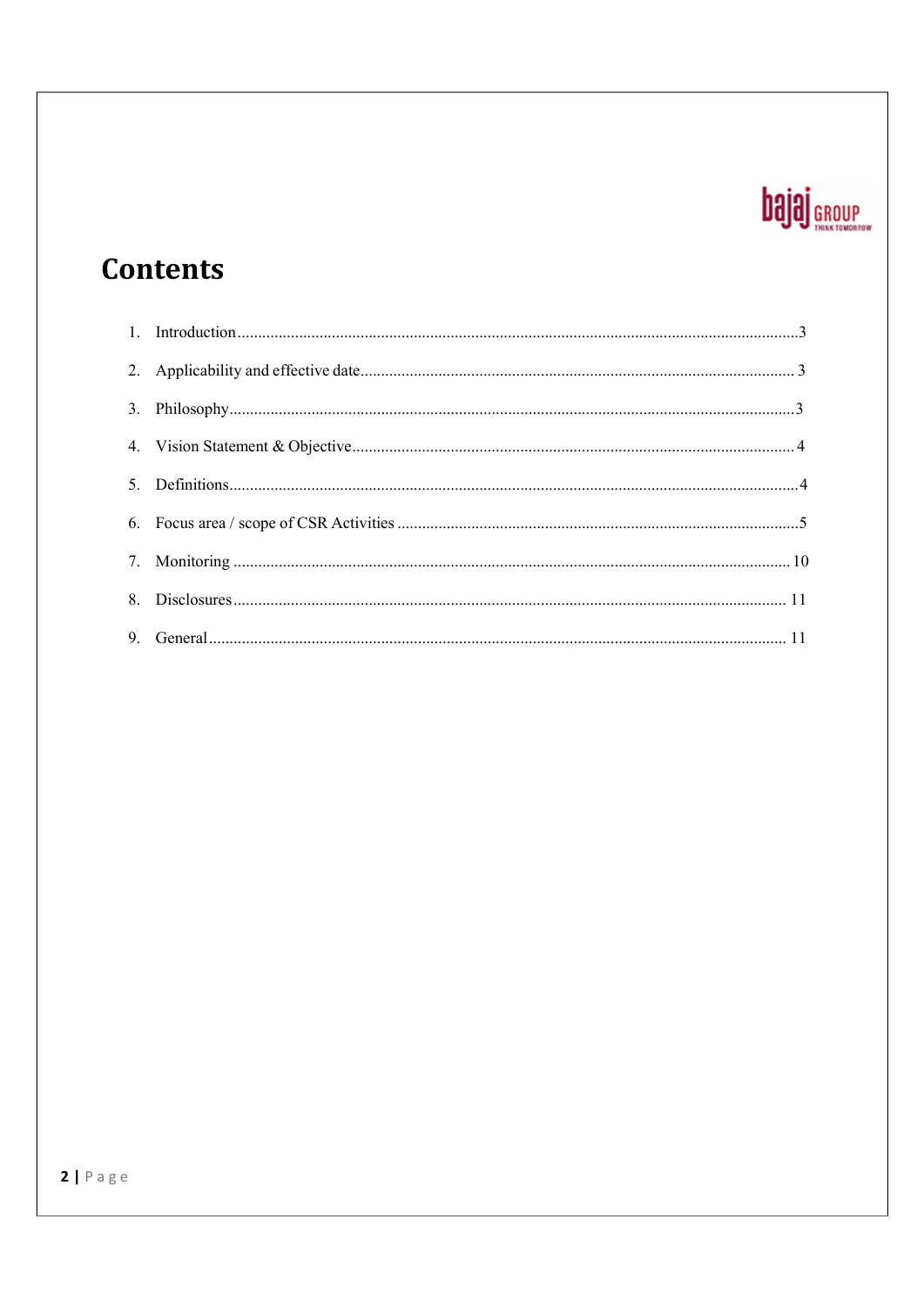### 1. Introduction

The Companies Act, 2013 (Act) read with the Companies (Corporate Social Responsibility Policy) Rules, 2014 (CSR Rules) introduced specific provisions relating to corporate social responsibility and defined the term Corporate Social Responsibility (CSR), CSR Committee, CSR Policy, Net Profit, etc. The Act and the Rules have also laid down the criteria for complying with the provisions relating the CSR, nature of projects, programmes and activities that can be undertaken as CSR activities, manner in which the CSR activities shall be undertaken, constitution of CSR Committee, formulation of CSR Policy, annual repost on CSR, etc.

### 2. Applicability and effective date

This policy provides the framework for CSR Programme of Lalitpur Power Generation Company Limited (LPGCL).

This policy shall apply to all CSR initiatives and activities taken up by the Company at the various plants, offices and other locations of the Company, for the benefit of different segments of the society, especially the deprived, under privileged and differently abled persons. This policy shall be effective from September 15, 2021.

### 3. Philosophy

Corporate Social Responsibility (CSR) is built into the DNA of the Company. It was the profound conviction of our farsighted founder, Late Shri. Jamnalal Bajaj, that the wealth of the business enterprise was bequeathed to it in sacred trust by society. The mission and mandate of the business organisation was to deploy this wealth for the social good. The essence of this trusteeship, a concept firmly anchored on Gandhian philosophy, has always been the guiding principal for business management in LPGCL.

We in LPGCL are deeply and humbly conscious of our social commitment. LPGCL's inclusive business model has always encompasses social welfare in a holistic sense. CSR is an ethic that permeates every layer of LPGCL's corporate structure.

We believe that inclusive growth is growth that looks beyond corporate profits and bottom lines.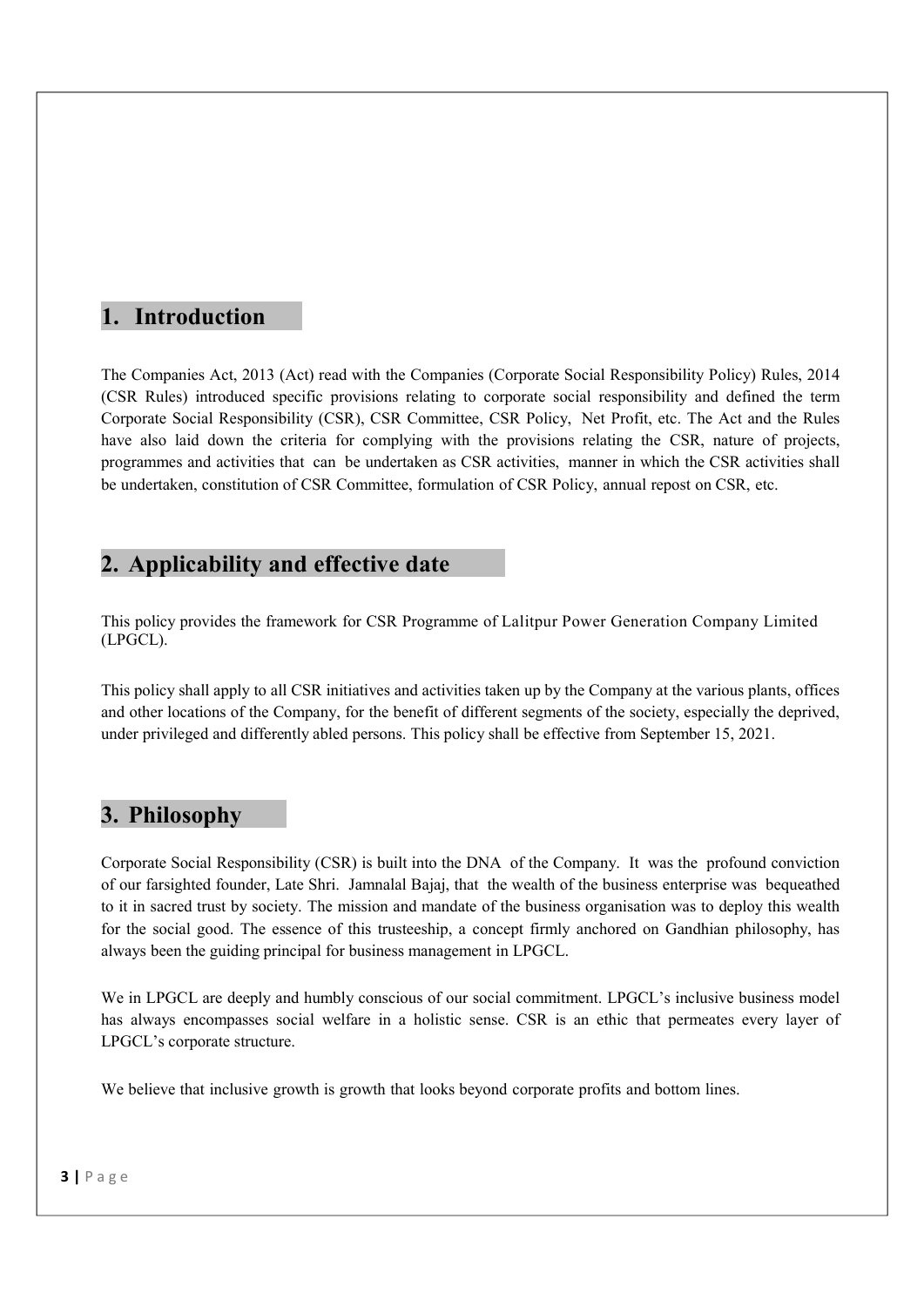The CSR activities of the Company are guided by the primary objective of to act as a catalyst to support rural communities, to build their capacity for efficient utilisation of human and natural resources through a participatory approach, thereby improving the quality of their lives.

### 4. Vision Statement &Objective

As part of socially responsible company, LPGCL has and continues to adopt policies and business strategies to effectively integrate emerging environmental, social and economic considerations. Whether it's through conserving energy, recycling or finding innovative solutions to environmental and social challenges, LPGCL is committed to being a respectful, responsible and positive influence on the environment and the society in which we operate. Efficient power management, infrastructure sharing, use of eco-friendly renewable energy sources, etc; are some of the inbuilt practices in our day-to-day business operations, to ensure a clean and green environment.

This policy outlines the Companies social and moral responsibilities to consumers, employees, shareholders, society and local community and lays down guidelines and mechanism for carrying out programmes, project and activities that actively assist in overall improvement in the quality of life of social community residing in the vicinity of its plants and society at large as also making them self-reliant, safeguarding of health, preservation of ecological balance and protection of environment. The primary objectives of this Policyare:-

- a) To ensure an increased commitment at all levels in the Company, to operate its business in an economically, socially & environmentally sustainable manner, while recognizing the interest of all its stakeholders.
- b) To directly or indirectly take up programmes that benefit the communities in and around its work centres and results, over a period of time, in enhancing the quality of life & economic well-being of the local population.
- c) To generate through its CSR initiatives, a community goodwill for LPGCL and help reinforce a positive & socially responsible image of LPGCL as a corporate entity.

### 5. Definitions

- a) "Board of Directors" or "Board" means the Board of Directors of Lalitpur Power Generation Company Limited, as constituted from time to time.
- b) "Company" means a company incorporated under the Companies Act, 2013 or under any previous company law.
- c) "CSR Committee" means Corporate Social Responsibility Committee constituted by the Board of Directors of the Company, from time to time, under provisions of the Companies Act, 2013.
- d) "Independent Director" means a director of the Company, not being a whole time director and who is neither a promoter nor belongs to the promoter group of the Company and who satisfies other criteria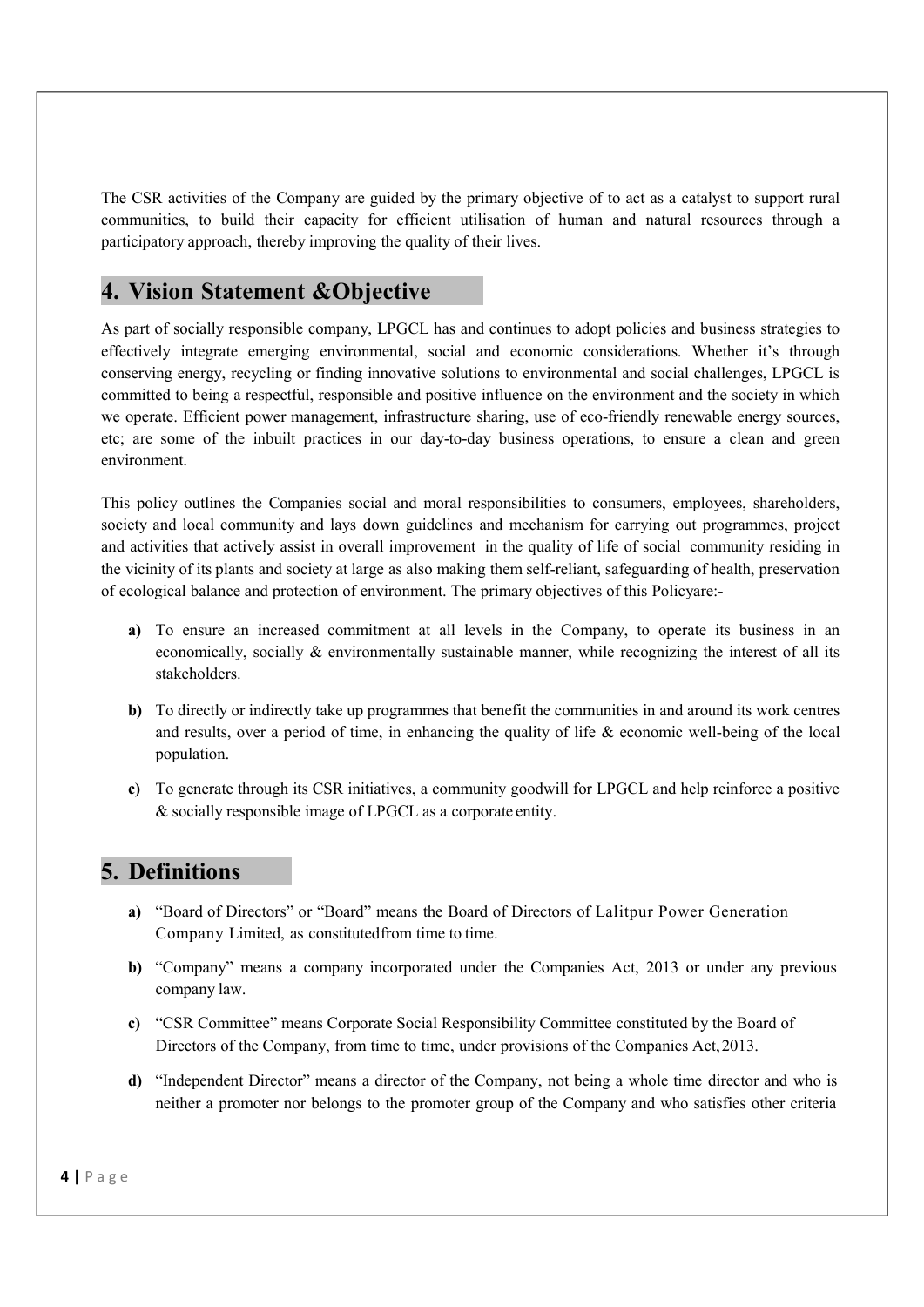for an independent director under the Companies Act, 2013.

- e) "CSR Policy" means a statement containing the approach and direction given by the board of a company, taking into account the recommendations of its CSR Committee, and includes guiding principles for selection, implementation and monitoring of activities as well as formulation of the annual action plan;
- f) "Net profit" means the net profit of a company as per its financial statement prepared in accordance with the applicable provisions of the Act, but shall not include the following, namely: -
	- (i) any profit arising from any overseas branch or branches of the company, whether operated as a separate company or otherwise; and
	- (ii) any dividend received from other companies in India, which are covered under and complying with the provisions of section 135 of the Companies Act 2013.

### 6. Focus area/ scope of CSR Activities

### a) Identification of Focus Areas and Strategic Initiatives:

LPGCL will undertake CSR projects related to the list of activities prescribed under Schedule VII of the Companies, Act, 2013 as amended from time to time:

- i. Eradicating hunger, poverty and malnutrition, promoting health care including preventive health care and sanitation including Swachh Bharat Kosh set-up by the Central Government for the promotion of sanitization and making available safe drinking water;
- ii. Promoting education, including special education and employment enhancing vocation skills especially among children, women, elderly, and the differently abled and livelihood enhancement projects;
- iii. Promoting gender equality, empowering women, setting up homes and hostels for women and orphans; setting up old age homes, day care centres and such other facilities for senior citizens and measures for reducing inequalities faced by socially and economically backward groups;
- iv. Ensuring environmental sustainability, ecological balance, protection of flora and fauna, animal welfare, agroforestry, conservation of natural resources and maintaining quality of soil, air and water including contribution to Clean Ganga Fund set-up by the Central Government for rejuvenation of river Ganga;
- v. Protection of national heritage, art and culture including restoration of buildings and sites of historical importance and works of art; setting up public libraries; promotion and development of traditional arts and handicrafts;
- vi. Measures for the benefit of armed forces veterans, war widows and their dependents;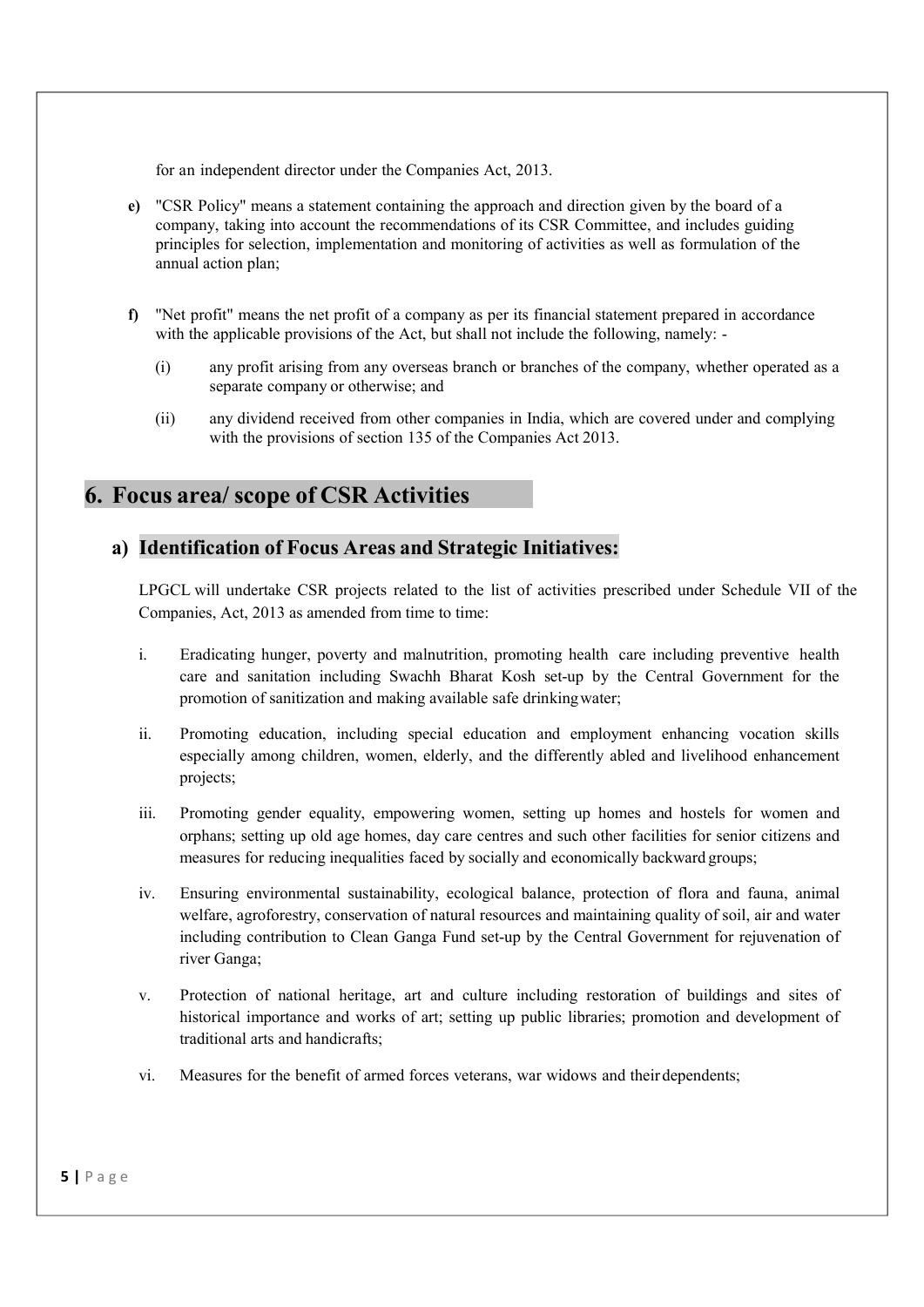- vii. Training to promote rural sports, nationally recognized sports, Paralympic sports and Olympic sports;
- viii. Contribution to the Prime Minister's National Relief Fund or any other funds set up by the Central Government for socio-economic development and relief and welfare of the Schedule Castes, the Scheduled Tribes, other backward classes, minorities and women;
- ix. Contributions or funds provided to incubators; or research and development projects in the field of science, technology, engineering and medicine, funded by the Central Government or State Government or Public Sector Undertaking or any agency of the Central Government or State Government;
- x. Contributions to public funded Universities; Indian Institute of Technology (IITs); National Laboratories and autonomous bodies established under Department of Atomic Energy (DAE); Department of Biotechnology (DBT); Department of Science and Technology (DST); Department of Pharmaceuticals; Ministry of Ayurveda, Yoga and Naturopathy, Unani, Siddha and Homoeopathy (AYUSH); Ministry of Electronics and Information Technology and other bodies, namely Defense Research and Development Organisation (DRDO); Indian Council of Agricultural Research (ICAR); Indian Council of Medical Research (ICMR) and Council of Scientific and Industrial Research (CSIR), engaged in conducting research in science, technology, engineering and medicine aimed at promoting Sustainable Development Goals (SDGs).
- xi. Rural development projects;
- xii. Disaster management, including relief, rehabilitation and reconstruction activities;
- xiii. Slum Area Development

Explanation: For the purposes of this item 'slum area' shall mean any area declared as such by the Central Government or any State Government or any other competent authority under any law for the time being in force.

- xiv. Any other CSR programmes as may be included by the Central Government in Schedule VII of the Companies, Act, 2013 from time to time;
- xv. Such other projects which, in view of the Board of Directors, are within the scope of CSR activities prescribed by the Central Government from time totime.

The following activities however will not form part of CSR activities:

- i. Activities undertaken in pursuance of the Company's normal course of business;
- ii. Activities which benefit only the employees of the company and their families;
- iii. Contribution of any amount directly or indirectly to any political party under section 182 of The Companies Act,2013;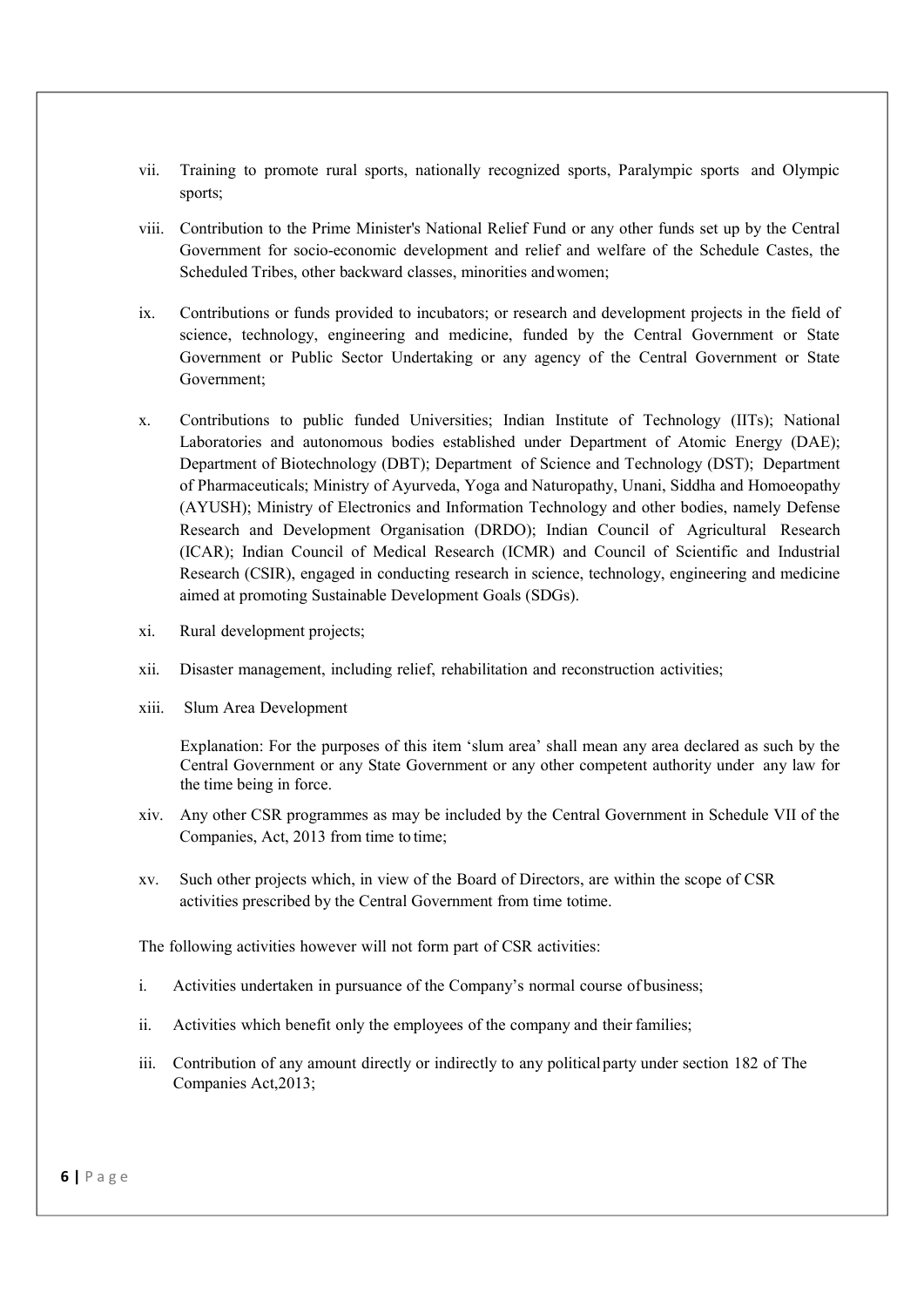- iv. Activities undertaken outside India except for training of Indian sports personnel representing any State or Union territory at national level or India at international level;
- v. activities supported by the companies on sponsorship basis for deriving marketing benefits for its products or services;

### b) Undertaking CSR Activities:

CSR activities will be undertaken by all plants and office locations of the Company to the best possible extent within the definition ambit of the identified "Focus / Trust Area" as approved by the CSR Committee, either directly or through such other entity / trust approved by the CSR Committee.

The time period / duration over which a particular programme will be spread, will depend on its nature, extent of coverage and the intended impact of the programme.

The Board of Directors shall ensure that CSR activities are undertaken by the company itself or through –

- (a) a company established under section 8 of the Act, or a registered public trust or a registered society, registered under section 12A and 80 G of the Income Tax Act, 1961 (43 of 1961), established by the company, either singly or along with any other company, or
- (b) a company established under section 8 of the Act or a registered trust or a registered society, established by the Central Government or State Government; or
- (c) any entity established under an Act of Parliament or a State legislature; or
- (d) a company established under section 8 of the Act, or a registered public trust or a registered society, registered under section 12A and 80G of the Income Tax Act, 1961, and having an established track record of at least three years in undertaking similar activities.

### c) Funding & Allocation:

LPGCL shall spend in every financial year at least such percentage prescribed by government from time to time of the average net profits [as calculated under Companies (CSR Policy) Rules, 2014] of the previous three years for CSR activates. If LPGCL fails to spend such amount, then Board shall in its report specify the reasons for not spending the same amount and unless the unspent amount relates to any ongoing project, transfer such amount to a Fund specified in Schedule VII of The Companies Act, 2013, within a period of six months of the expiry of the financial year.

Any amount remaining unspent under 135(5) of Companies Act, 2013, pursuant to any ongoing project, fulfilling such conditions as may be prescribed, undertaken by a company in pursuance of its Corporate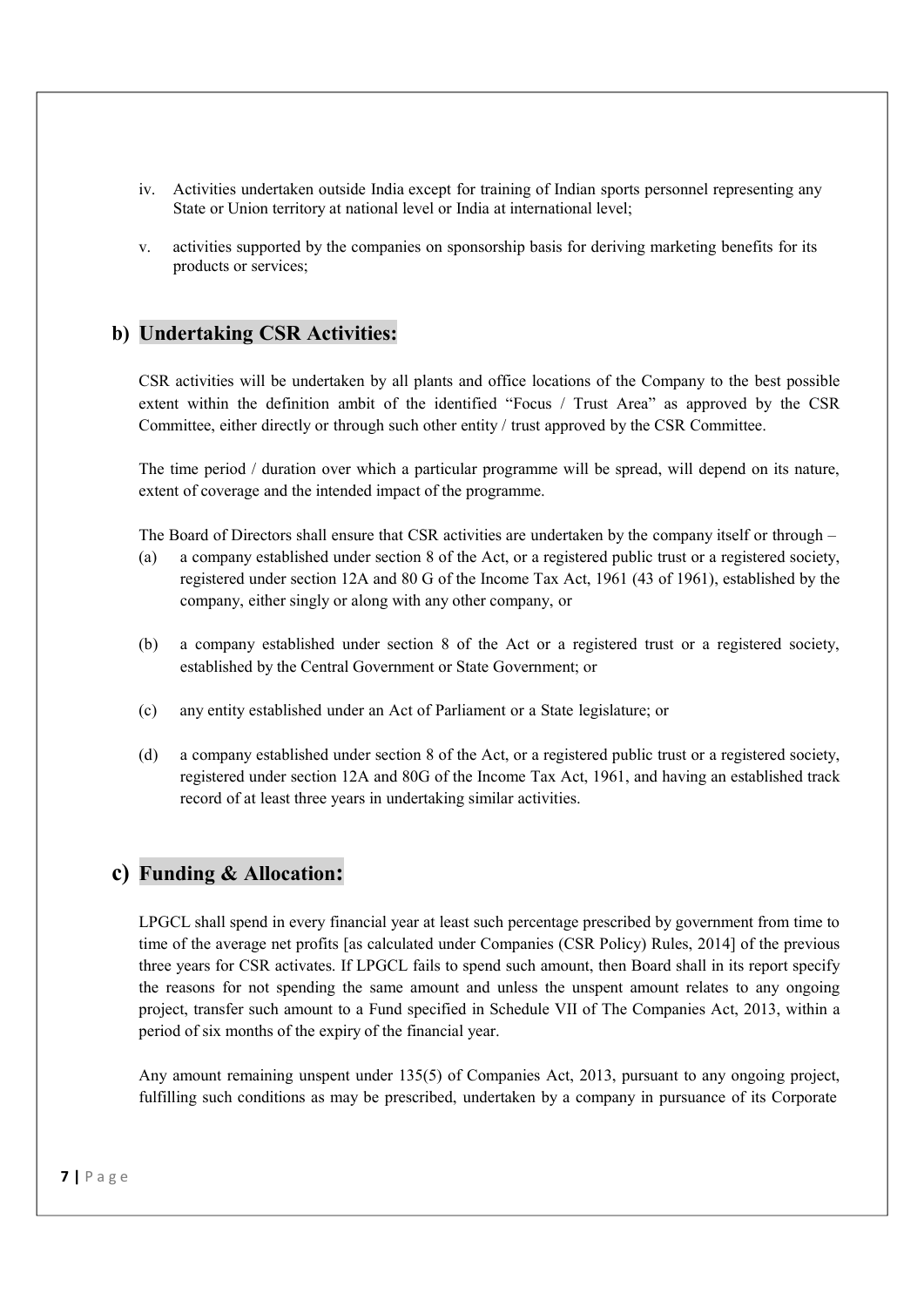Social Responsibility Policy, shall be transferred by the company within a period of thirty days from the end of the financial year to a special account to be opened by the Company in that behalf for that financial year in any scheduled bank to be called the Unspent Corporate Social Responsibility Account, and such amount shall be spent by the Company in pursuance of its obligation towards the Corporate Social Responsibility Policy within a period of three financial years from the date of such transfer, failing which, the company shall transfer the same to a Fund specified in Schedule VII, within a period of thirty days from the date of completion of the third financial year.

Any surplus arising out of the CSR activities shall not form part of the business profit of the Company and shall be ploughed back into the same project or shall be transferred to the Unspent CSR Account and spent in pursuance of CSR policy and Annual Action Plan of the Company or transfer such surplus amount to a Fund specified in Schedule VII, within a period of six months of the expiry of the financial year.

From the Annual CSR Budget allocation, a provision will be made towards the following expenditure heads, on a year on year basis:

i) Contribution towards National Calamites or Disasters

LPGCL may allocate such sum as decided by the Board towards its CSR budget each year that will be used for rendering / contributing in the event of natural calamities or disasters affecting the communities in India in general and in and around the areas where LPGCL has its operations in particular.

ii) From the annual CSR Budget allocation, LPGCL may also incur expenditure on the identified arrears mentioned in Schedule VII of the Companies Act 2013.

### d) Implementation:

- i) The Board of Directors of LPGCL will ensure that:
	- 1. The activities as are included in LPGCL CSR Policy are undertaken by the Company;
	- 2. LPGCL spends in every financial year, at least such percentage of the average net profits of the Company made during the three immediately preceding financial years or such other amount as may be specified by the Government from time to time.
- ii) The plants and office locations of the Company shall implement the CSR programmes as under:
	- 1. Identify CSR Projects / Programme to be taken up in a financial year giving preference to the local areas around factories / offices;
	- 2. The proposal for CSR activities, as identified by the plants and office locations, will be evaluated by the CSR Committee;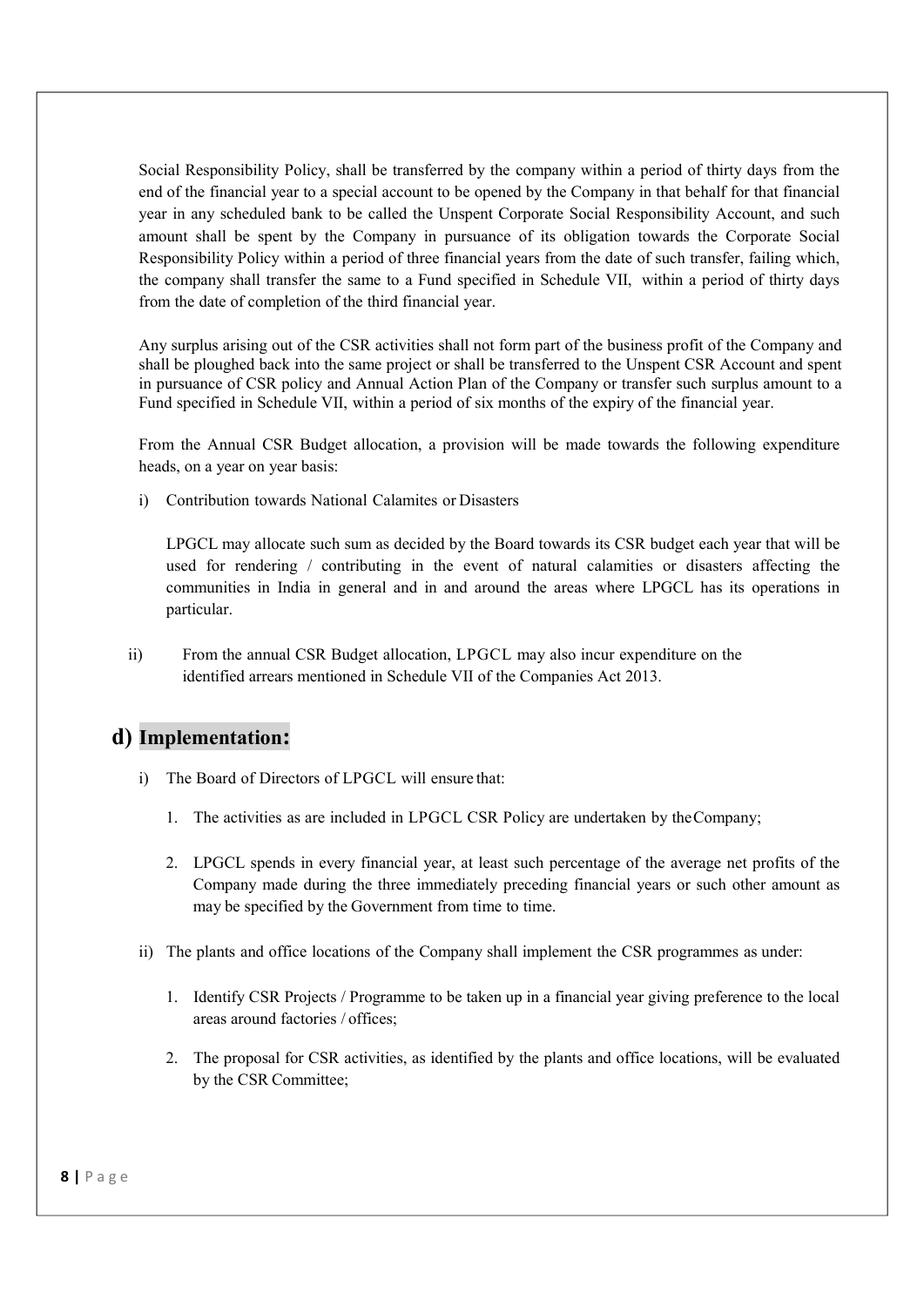- 3. The Committee will recommend the proposal to the Board of Directors together with the quantum of the CSR expenditure to be incurred for a financial year The CSR Committee shall also formulate and recommend to the Board, an Annual Action Plan after reviewing project wise budget allocation suggested by Implementing Agency and the same shall include the following;
	- (a) the list of CSR projects or programmes that are approved to be undertaken in areas or subjects specified in Schedule VII of the Act;
	- (b) the manner of execution of such projects or programmes as specified in sub-rule (1) of rule 4 of CSR Rules;
	- (c) the modalities of utilisation of funds and implementation schedules for the projects or programmes;
	- (d) monitoring and reporting mechanism for the projects or programmes; and
	- (e) details of need for an independent impact assessment, if any, for the projects undertaken by the company as and when the CSR Contribution of LPGCL exceeds Rs. 10 Crore or such amount as may be specified by government from time to time;

Provided that Board may alter such plan at any time during the financial year.

- 4. Board of Directors of LPGCL, after taking in to account the recommendation made by the CSR Committee, will approve the proposal and the expenditure for CSR programme for a financial year;
- 5. The proposal may be implemented directly (through the help of employees or direct contribution) or through implementing partners, executing agencies which include registered trusts, societies, NGOs having an established track record in carrying out the specific proposal. LPGCL shall specify the activities / programmes to beundertaken;
- 6. The proposal may be implemented in collaboration with other companies provided the CSR Committees of the respective companies approve such activities / programmes to be undertaken jointly.

### e) Powers for approval:

CSR programmes as may be identified by plants and office location of the Company will be required to be put up to the CSR Committee of the Board at the beginning of each financial year.

For meeting the requirements arising out of immediate and urgent situations, Chairman and / or Managing Director is authorised to approve proposals in terms of the empowerment accorded to him by CSR Committee.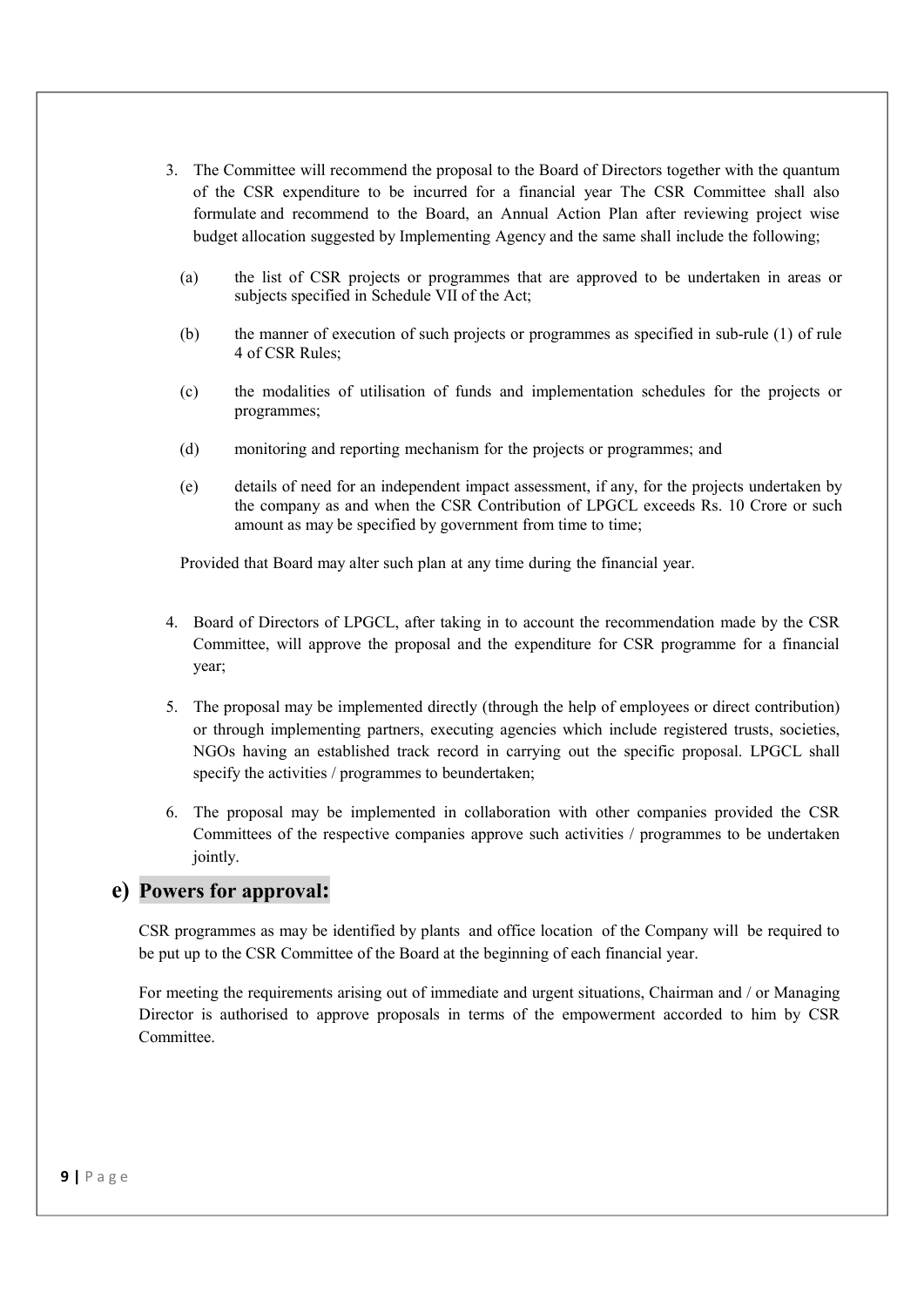### f) Executing agency / partners:

LPGCL will seek to identify suitable programmes for implementation in line with the CSR objectives of the Company and also benefit the stakeholders and the community for which those programmes are intended. These works would be done through :

- (a) a company established under section 8 of the Act, or a registered public trust or a registered society, registered under section 12A and 80 G of the Income Tax Act, 1961 (43 of 1961), established by the company, either singly or along with any other company, or
- (b) a company established under section 8 of the Act or a registered trust or a registered society, established by the Central Government or State Government; or
- (c) any entity established under an Act of Parliament or a State legislature; or (d) a company established under section 8 of the Act, or a registered public trust or a registered society, registered under section 12A and 80G of the Income Tax Act, 1961, and having an established track record of at least three years in undertaking similar activities.

## 7. Monitoring:

- a) To ensure effective implementation of the CSR programmes undertaken, a centralised monitoring mechanism will be set up under the guidance of the CSR Committee.
- b) The progress of CSR activities under implementation will be reported to the CSR Committee, through the Company Secretary of LPGCL, on a monthly / quarterly / yearly / periodic basis.
- c) The CSR Committee may have periodical inspection / investigations carried out through independent professionals, especially for high value programmes.
- d) The CSR Committee may, independently, obtain feedback from the beneficiaries about the CSR programmes.
- e) Appropriate documents of the CSR Policy, annual CSR activates, executing partners and expenditure entailed will be undertaken on a regular basis.
- f) The Board of a company shall satisfy itself that the funds so disbursed have been utilised for the purposes and in the manner as approved by it and the Chief Financial Officer or the person responsible for financial